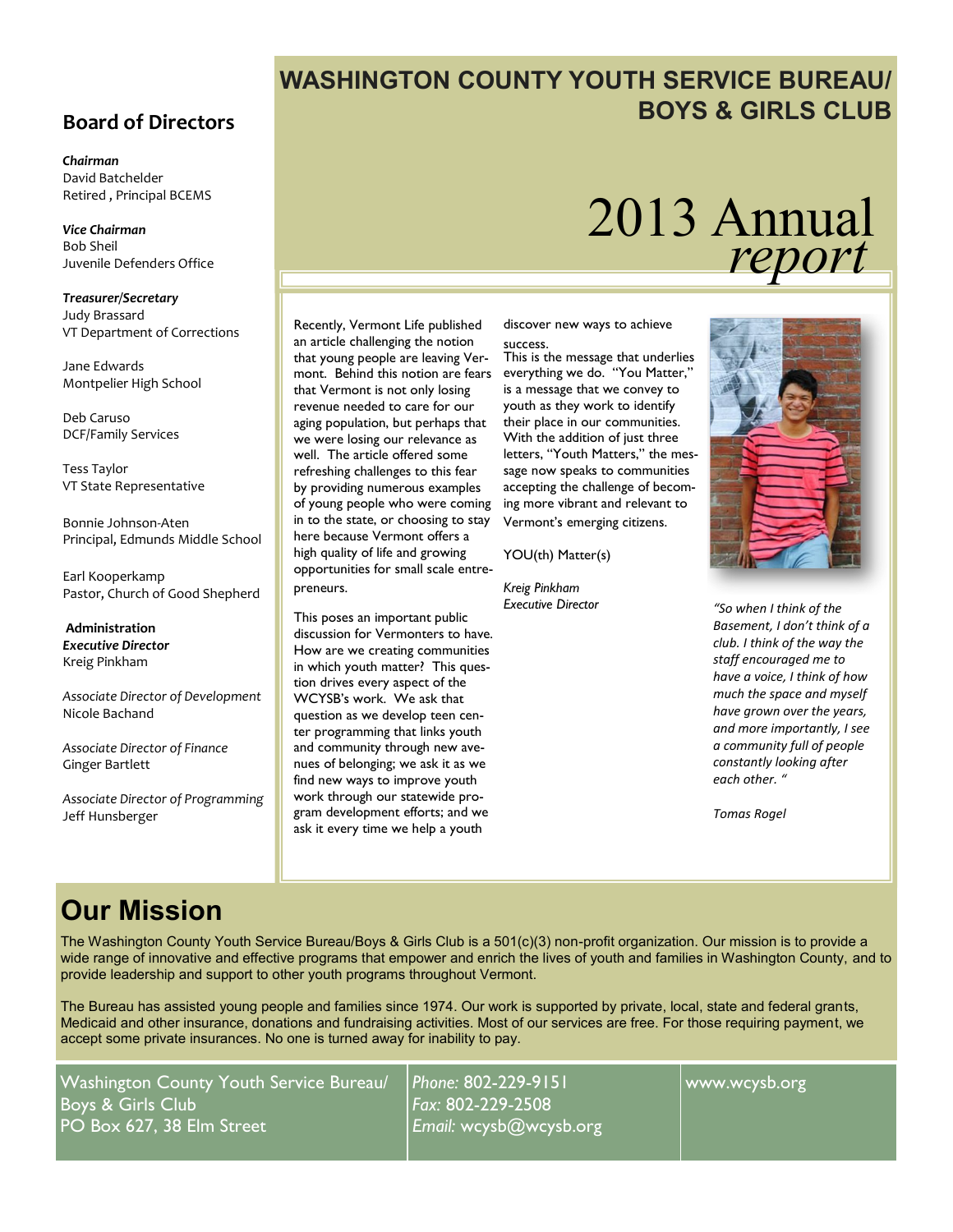## **Services Delivered in Washington County**

The Bureau's direct service programs provide critical supports to youth and families in Washington County. For a full description of each program, please visit our website at www.wcysb.org.

#### **Prevention Programs served 456 youths last year:**

**301** Teens attended the **Basement Teen Center** in Montpelier which offers regular, supervised drop-in time, a variety of positive enrichment activities, and opportunities for youth leadership

**33** Teens attended the **Northfield Teen Center** in Northfield (under the new leadership of the WCYSB starting Feb 1, 2013). NTC offers supervised drop-in time, a variety of positive enrich-

ment activities, and opportunities for youth leadership

**122** Youth participated in the **Cityscape Afterschool Program's** final year at Barre City Elementary School, offering academic enrichment, prevention, and physical fitness activities

### **Support Programs served 749 individuals last year:**

**98** Youth were served in the **Transitional Living Program**, which provides housing support for 16-21 year olds. **1760** nights of direct housing supports were provided

**61** Youth received pregnancy and parenting support services through the **Teen Parent Program. 66** additional youth received education and information through participation in teen panel presentations

**13** Young men received housing and life skills services through **Return House**, a transitional housing program for young male offenders

**241** Individuals attended the 40th **Annual Free Community Thanksgiving Dinner** at the Bethany Church in Montpelier with **270** individuals receiving a hot, home delivered meal

#### **Counseling Programs served 298 young people and families last year:**

**131** Youth and their families were served by the **Country Roads Program** providing crisis intervention, individual and family counseling, and emergency temporary shelter for youth. **201** nights of emergency housing supports were provided

**167** Youth received support through the **Healthy Youth Program.** HYP provides substance abuse education, intervention, assessments, treatment and positive life skills coaching. Support is also available for families



Serving as a Shelter Parent

Serving as a Board Member

Please visit our website to learn more about these opportunities at www.wcysb.org







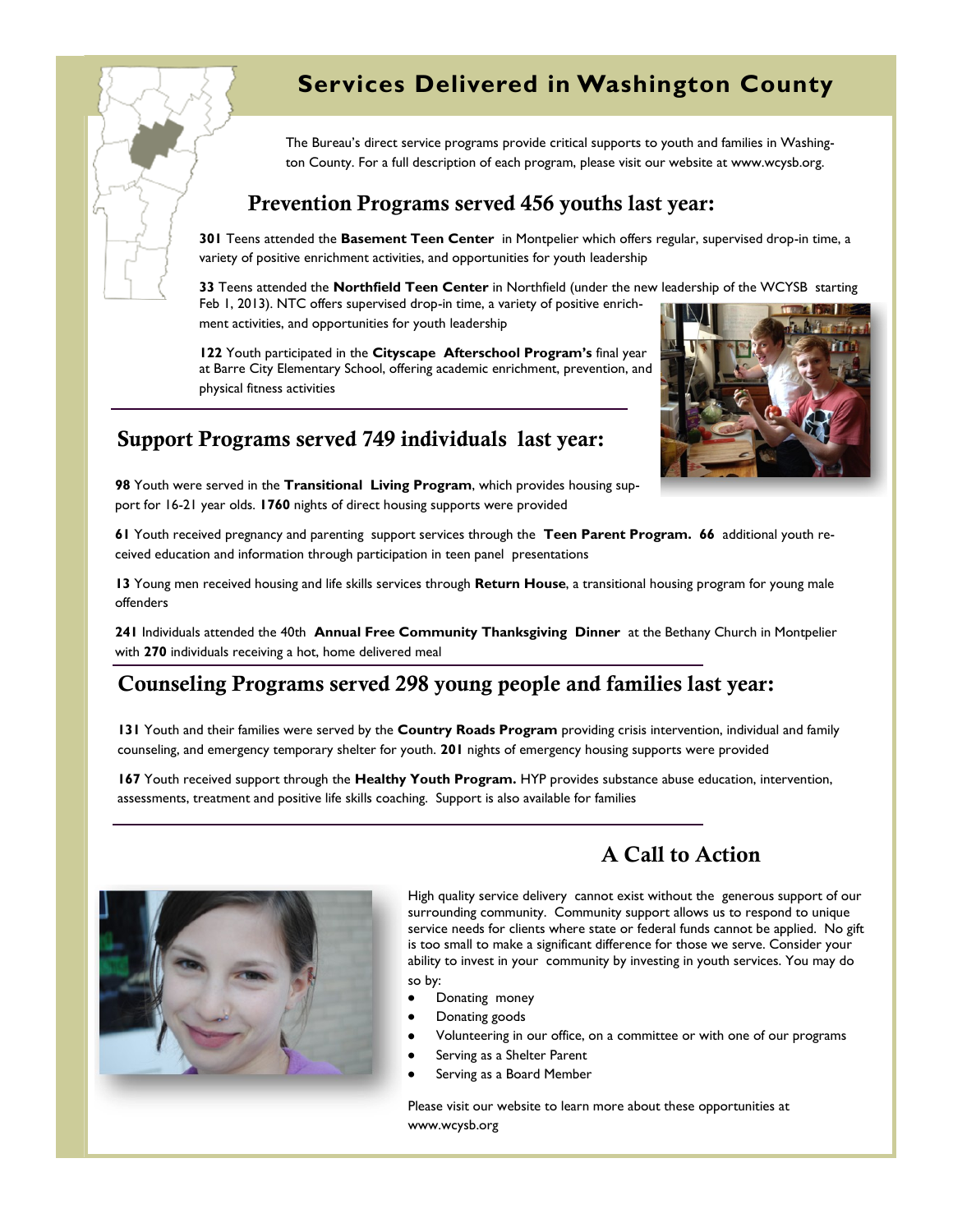## **Services Delivered Statewide**

The Bureau's statewide programs provide leadership, support, resources, and technical assistance to other youth serving programs throughout VT. Detailed overviews of each program can be found at www.wcysb.org.

## **VT Coalition of Runaway and Homeless Youth Programs (VCRHYP) served 784 youth**

VCRHYP creates a safety net for runaway, homeless and other youth in distress through a network of programs that reach across the state, ensuring that young people from Brattleboro to Newport have a place to go when they have no where else to turn.

**404** youth were provided with Runaway and Family Stabilization

**380** youth received vocational and transitional housing support through Transitional Living Programs

**95%** of youth receiving VCRHYP services exited to a safe living situation



#### **Vermont Youth Development Corps AmeriCorps State Program (VYDC) served 4,558 youth**

The Vermont Youth Development Corps AmeriCorps State Program (VYDC) is a statewide national service program whose members serve at innovative, youthfocused organizations that address critical community issues. VYDC builds community support for prevention and intervention programs that help youth thrive and ultimately become healthy, engaged citizens. Through their efforts, members help communities embrace and value targeted, results-driven investment in youth initia-

tives. A sample of activities that VYDC members planned, implemented, supported or created include :

**506** single-day and multi-day programs

**207 Healthy Futures Programs** (nutrition, physical activity, anti-bulling, environmental)

**96 School and Workplace Readiness Programs** (homework help, job skills, internships, mentoring)

**28 Service Learning Opportunities** (community service projects, community events)

#### **Vermont Youth Tomorrow A\*VISTA Program (VYT) served 7,966 youth**

(VYT) is an anti-poverty, national service program which supports approximately 30 A\*VISTA members serving at community-based organizations, schools, and municipalities throughout Vermont. VYT members build organizational capacity through the development of innovative and effective youth programs that build skills and resiliency necessary to avoid decisions that perpetuate unhealthy lifestyles, delinquency, and poverty. Highlights of last year 's VYT service includes:

Procurement of **\$557,432** in **cash and in-kind** donations for programs that support low-income youth and families

Recruitment and/or management of **1,664** community **volunteers**, mentors, and tutors

Creation of **40 job training** programs and activities benefiting **1,506** individuals

Development and implementation of **115 feeding programs** or initiatives that provided healthy meals for **1,010** individuals

#### **Youth Development Program (YDP)**

The Youth Development Program funded by the Department for Children and Families was brought under Bureau leadership this year. YDP assists current and form foster youth with employment, education or training opportunities, housing assistance, access to healthcare and permanent connections to caring adults in their communities. This year YDP focused efforts on developing and implementing a system for measuring outcomes related to how well foster youth are navigating the pathway to successful adulthood as they leave care, as well as providing training and technical assistance for youth workers.